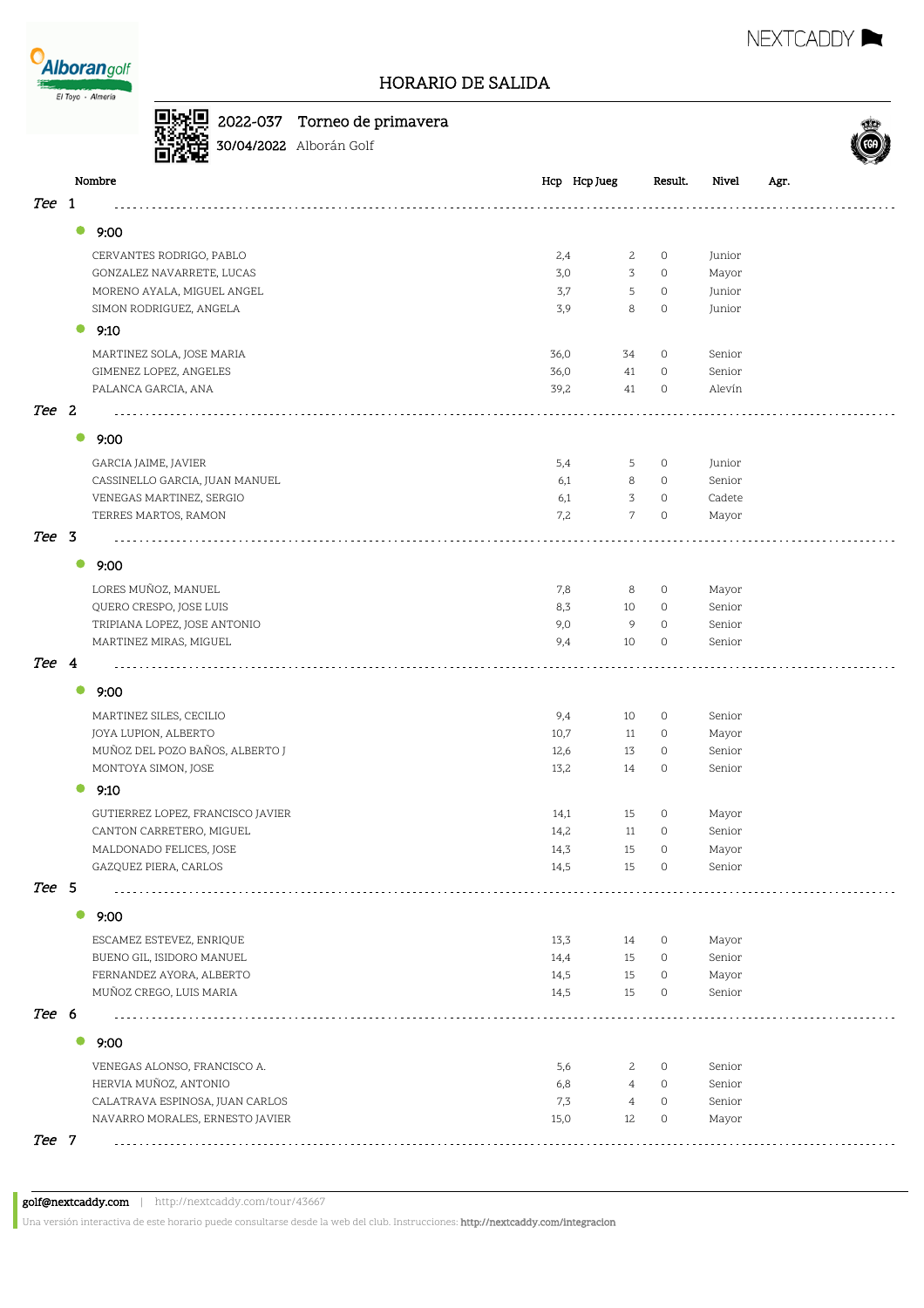

回头







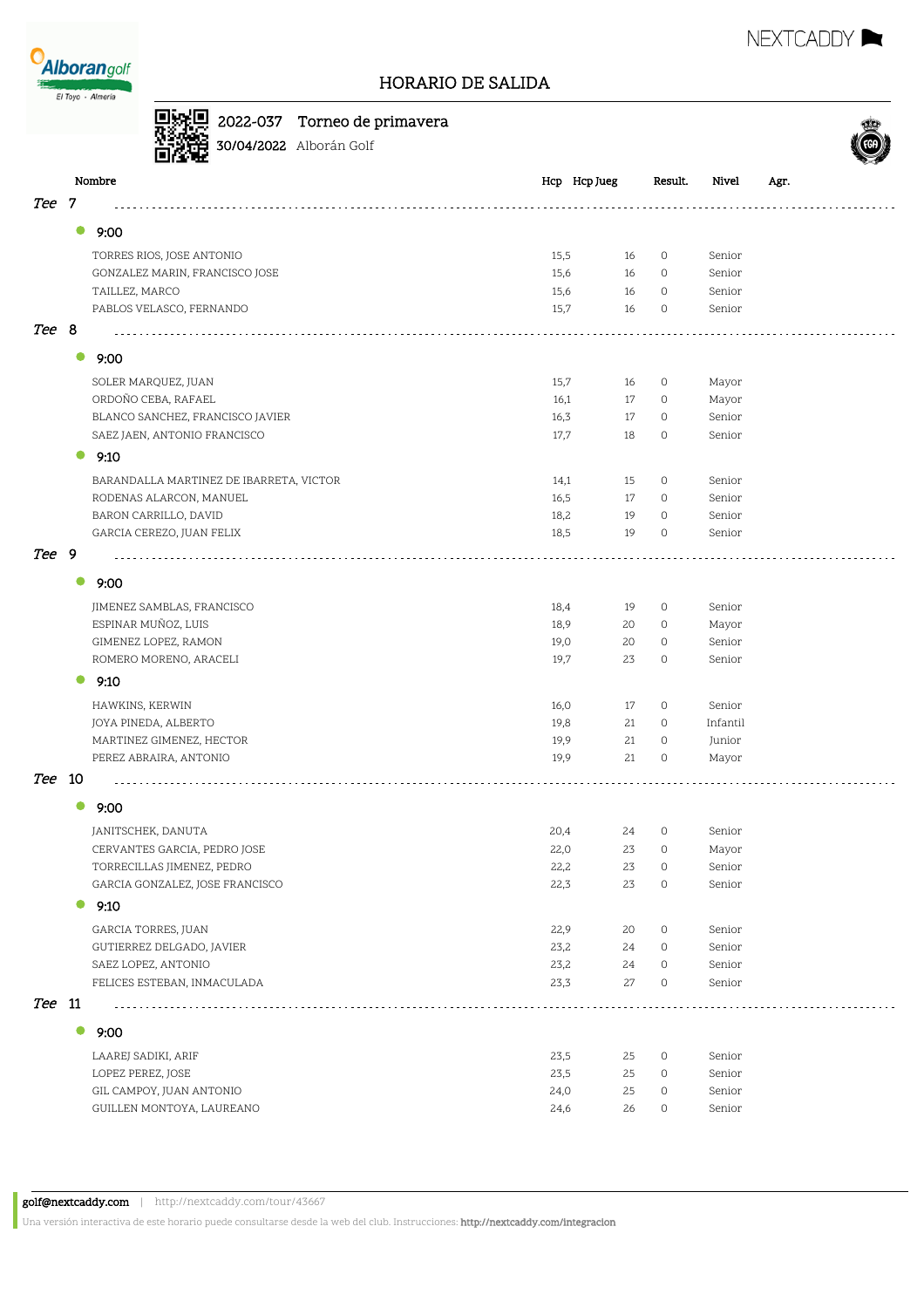

Θŧ व्यव 2022-037 Torneo de primavera



## 30/04/2022 Alborán Golf Nombre Hcp Hcp Jueg Result. Nivel Agr. Tee 11 distribution district  $\bullet$  9:10 MONTOYA GARRIDO, FRANCISCO 24,3 26 0 Mayor NAVARRO CLEMENTE, DAVID 24,5 26 0 Mayor ARIAS PIÑERO, CESAR CONTRACTED AND ARIAS POSSESSES AND ARIAS POSSESSES AND ARIAS POSSESSES AND SENIOR SENIOR SENIOR SENIOR SENIOR SENIOR SENIOR SENIOR SENIOR SENIOR SENIOR SENIOR SENIOR SENIOR SENIOR SENIOR SENIOR SENIOR S SAUCES PALMA, ANTONIO 25,0 26 0 Senior Tee 12 11111 . . . . . . .  $\bullet$  9:00 GUTIERREZ OCHOA, LORENZO 25,7 27 0 Mayor SIMON GARCIA, GINES 25,7 27 0 Mayor GIL AVILES, SERGIO 26,3 28 0 Mayor ARIAS PIÑERO, JOSE JUAN 26,5 28 0 Senior  $9:10$ FERNANDEZ CHACARTEGUI, IGNACIO 26,5 28 0 Senior PUERTAS GALICE, JOSE 26,5 28 0 Mayor JOYA PINEDA, ANA 27,0 31 0 Cadete PEÑA MAÑAS, JAIME 27,4 29 0 Infantil Tee 13  $\mathcal{L}$ **9:00** GARCIA MONTALBAN, FRANCISCO JAVIER 21,5 23 0 Mayor SANCHEZ GINES, MANUEL AGUSTIN 25,2 27 0 Senior DEL RIO CAMPO, AMPARO 28,1 32 0 Senior PALANCA CRUZ, CARLOS 27,6 29 0 Mayor Tee 14  $\bullet$  9:00 FRUCTUOSO ROBLES, MANUEL 27,6 29 0 Mayor PALANCA GARCIA, LUIS 27,9 29 0 Infantil ERNI, WALTER 28,2 30 0 Senior RODRIGUEZ GUTIERREZ, JOAQUIN 28,2 30 0 Senior  $\bullet$  9:10 PEREZ RAMIREZ, MANUEL 28,3 30 0 Senior CONSEGLIERI GAMEZ, JUAN JOSE 28,5 30 0 Mayor ASIN ORTIZ, JOSE MANUEL 30,2 32 0 Mayor BORELIUS, BRITT-MARIE 32,6 37 0 Senior Tee 15 . . . . . . . .  $\bullet$  9:00 JANITSCHEK, REINER 30,6 32 0 Senior BENAVIDES RODRIGUEZ, DIEGO 24,0 25 0 Infantil PASCUAL SALINAS, JOSE 31,0 33 0 Senior BENAVIDES HUESO, JOSE ESTEBAN 51,9 34 0 Senior  $9:10$ BENAVIDES RODRIGUEZ, JOSE ESTEBAN 18,2 19 0 Cadete PEREZ MILAN, JOSE ANGEL 2002 2003 12:3 33 0 Mayor RODRIGUEZ GRACIA, CECILIA 31,9 36 0 Mayor GARCIA ANTOLINEZ, JOSE 31,9 34 0 Senior Tee 16

golf@nextcaddy.com | http://nextcaddy.com/tour/43667

Una versión interactiva de este horario puede consultarse desde la web del club. Instrucciones: http://nextcaddy.com/integracion